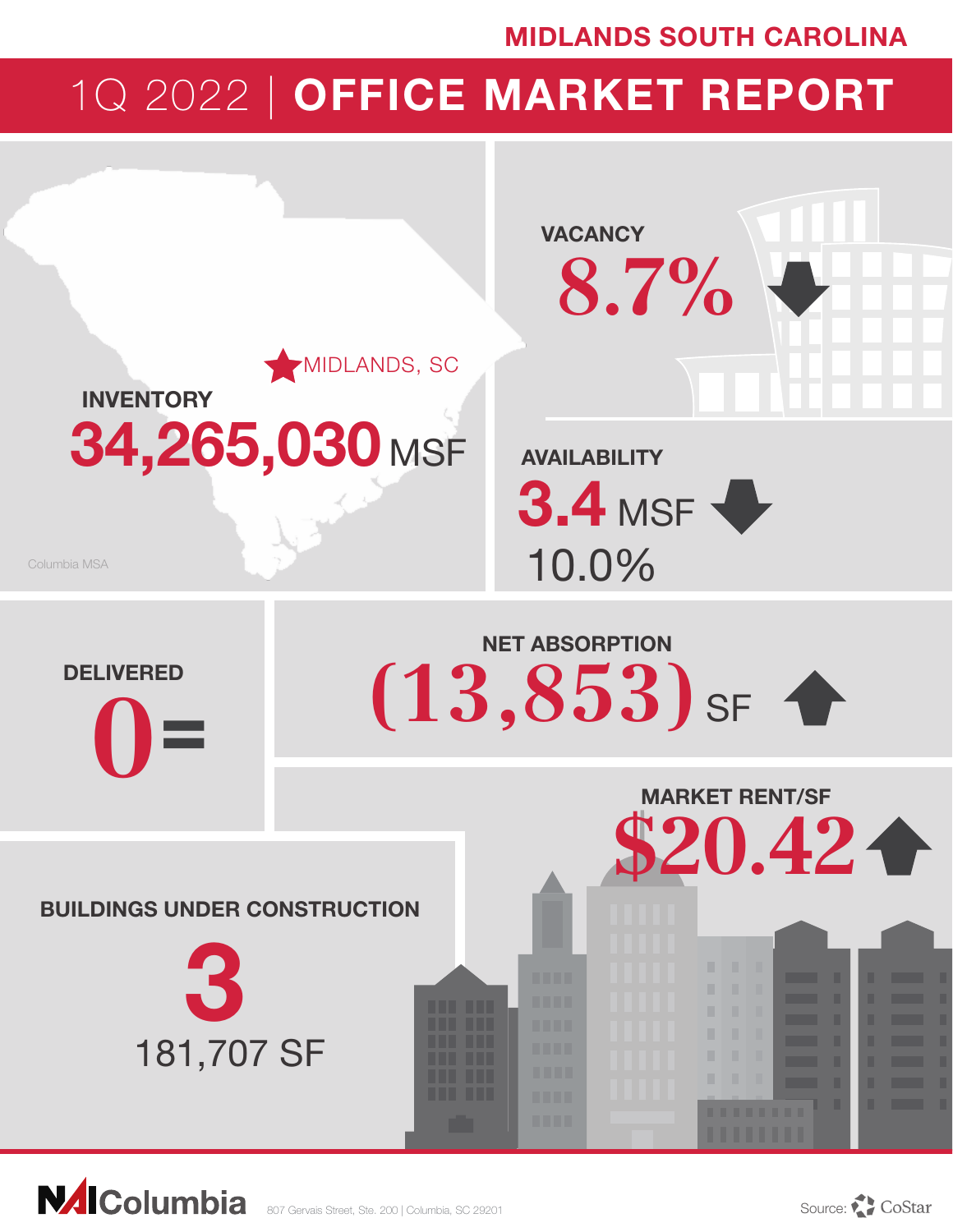## MIDLANDS SOUTH CAROLINA

# 1Q 2022 | OFFICE MARKET REPORT



### MIDLANDS MARKET REVIEW NOTABLE 1Q TRANSACTIONS

Columbia's office-using sectors are dominated by state government, education, and healthcare-related tenants and professional services supporting those industries. These steady, if slow-growing, sectors shield the office market here from the boom and bust cycles of more dynamic metros. Vacancy rates typically track lower than the national average, and new construction is relatively slow. While Columbia's vacancy rates remained below the national average through the pandemic, some large moveouts have led negative absorption and rising vacanies through 2021.

Several factors, including low business and living costs, local tax incentives, and a central location near major interstates, have attracted a variety of businesses to the area. Columbia is becoming an increasingly attractive location for technology companies in search of top talent, particularly graduates of the University of South Carolina. Columbia's established base of long-term tenants should help reverse absorption losses in the coming quarters, and with limited supply in the works, rent growth has begun to recover in early 2022.



#### COLUMBIA CBD + FOREST ACRES INVENTORY: 11.9 MSF RENTAL RATE **ABSORPTION** Q1: \$21.19 Q4: \$21.12 Q1: 102K SF Q4: (247K) SF Q1: 12.0% VACANCY Q4: 12.9%



#### LEASE

Peyton Bryant, CCIM & Ryan Causey facilitated the lease of two office spaces in The Historical Congaree Vista DIstrict. 2,750 SF of space at 1325 Park St. & 2,600 SF of space at 1331 Park St.

Peyton Bryant, CCIM & Ryan Causey leased 1,643 SF of medical office space to Busy Bee Therapy in 115 Blarney Dr.



SALE

LEASE

Peyton Bryant, CCIM & Ryan Causey, & Will DuPree sold 4531 Hardscrabble Rd., a 2,574 SF office building, for \$497,500



# MIDLANDS SC DEMOGRAPHICS